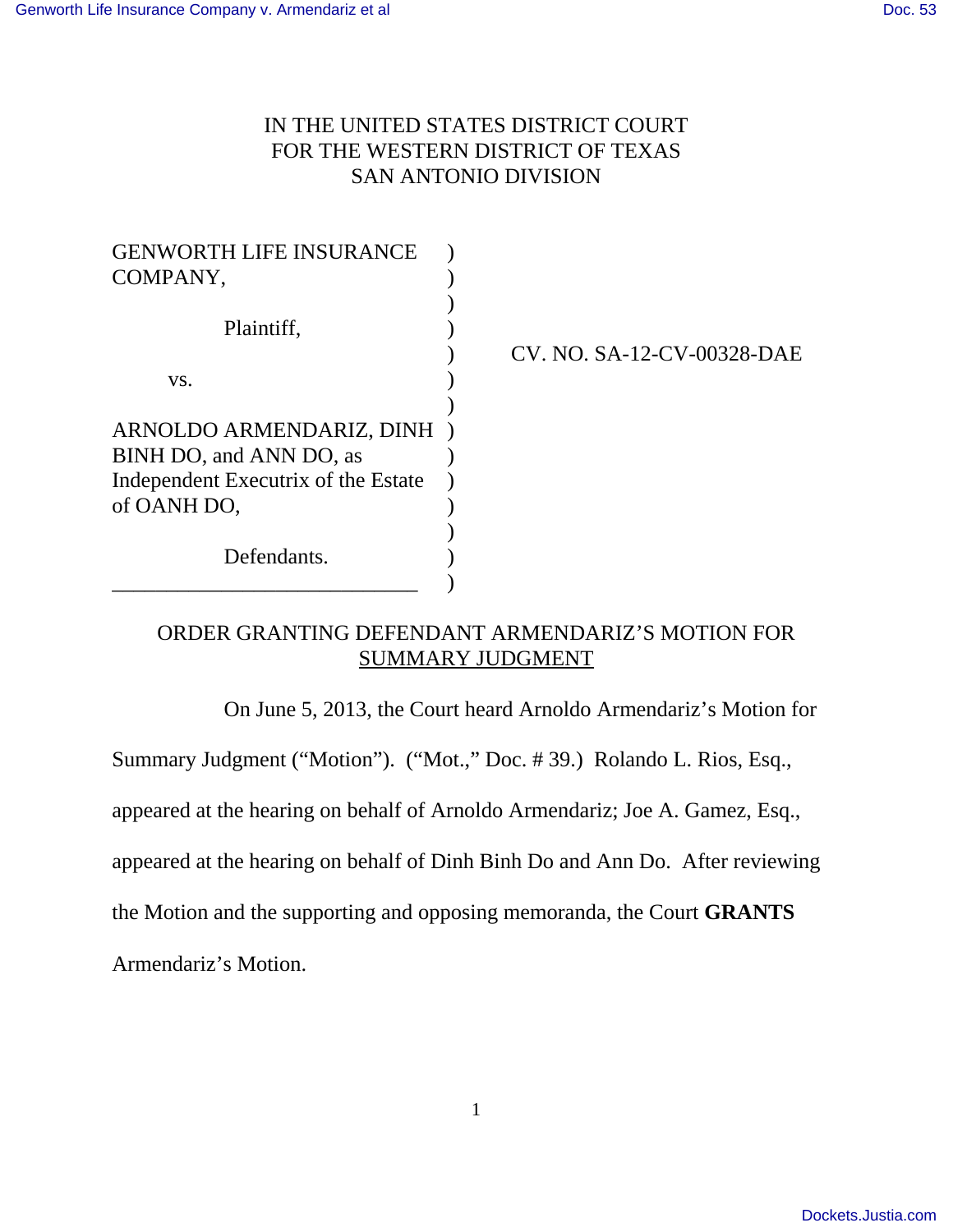### **BACKGROUND**

### I. Background Facts

In March 2010, Oanh Do ("Oanh")<sup>1</sup> applied to Plaintiff Genworth Life Insurance Company ("Genworth") for \$100,000 in insurance coverage on her life. ("Compl.," Doc. # 1 ¶ 7.) Oanh designated Defendant Arnoldo Armendariz ("Armendariz"), whom she identified as her husband, as the primary beneficiary. (Compl. ¶ 7.) Oanh and Armendariz authorized Genworth to withdraw premiums from a bank account in Armendariz's name. (Id.)

On March 26, 2010, while the insurance policy was being underwritten, Genworth received a request to change the beneficiary to Dinh Do ("Dinh"), Oanh's brother. (Id. ¶ 8.) When Genworth issued the policy on April 12, 2010, Dinh was the primary beneficiary.  $(\underline{Id.})$ 

On October 22, 2010, Oanh died, and on October 27, 2010, Armendariz notified Genworth of her death. (Id. ¶ 9.) On October 29, 2010, Genworth sent Armendariz a letter regarding Dinh's designation as primary beneficiary and seeking certain documents, including a proof of loss physician statement, a certified death certificate, and a Community Property Statement

<sup>&</sup>lt;sup>1</sup> Because a number of the parties in this case have the same surname (Do), the Court will refer to them by their first names.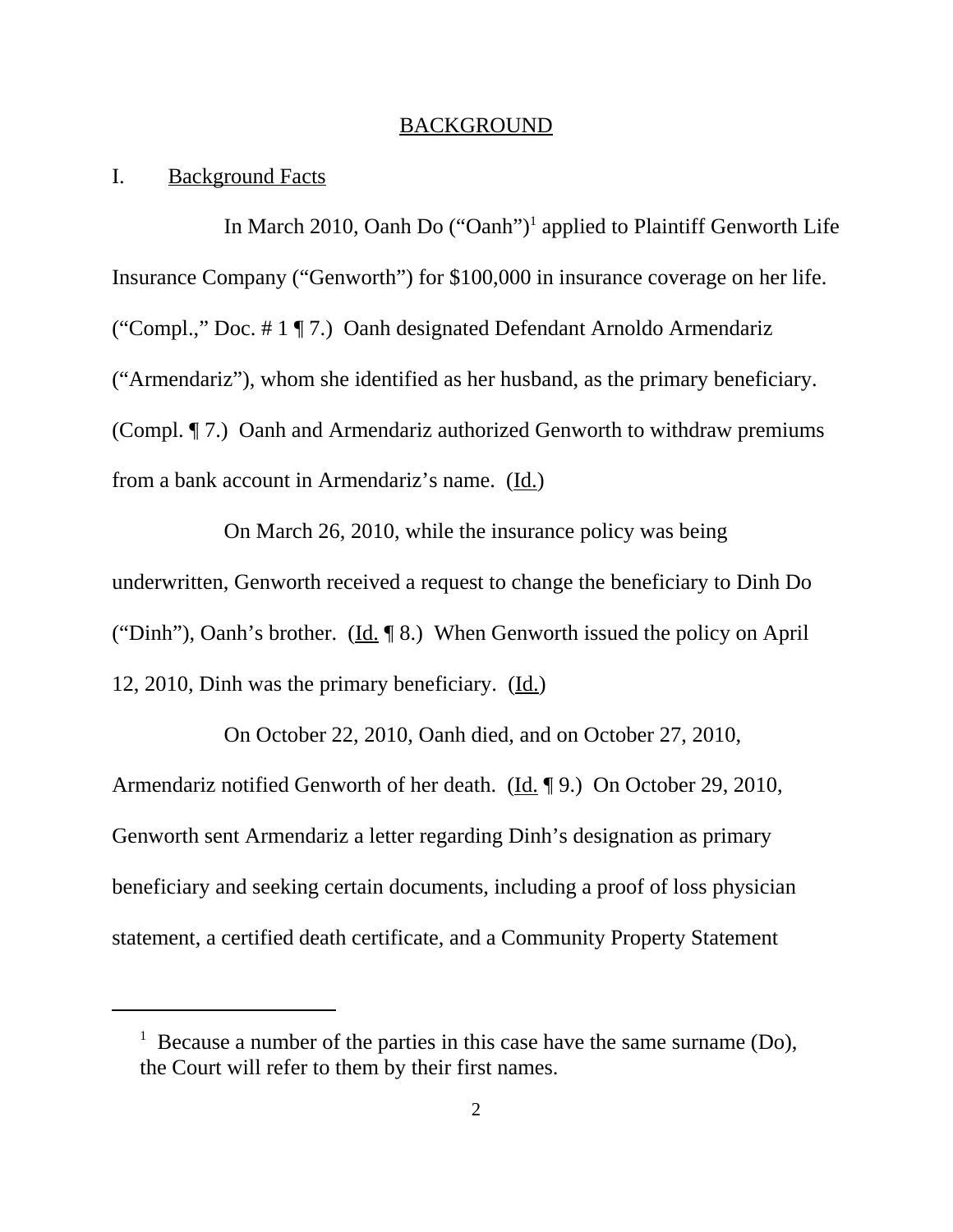authorizing payment of the policy benefit to Dinh. ( $\underline{Id}$ ,  $\P$  10.) Armendariz never completed or returned the documents to Genworth. (Id.)

In November 2010, an attorney representing Ann Do ("Ann"), Dinh's wife, contacted Genworth, claiming that Ann was the named beneficiary under Oanh's life insurance policy and requesting information regarding the policy. (Id. ¶ 11.) When Genworth learned that Ann was the proposed executrix of Oanh's estate, Genworth sought many of the same documents from Ann that it had previously sought from Armendariz. (Id.) Between June and August of 2011, Genworth received all but the Community Property Statement from Ann. (Id.)

On August 23, 2011, Genworth informed Ann that, since Oanh had listed Armendariz as her husband on the application and Texas is a community property state, Armendariz would have to sign the Community Property Statement waiving his right to any portion of the proceeds from the policy payable under Texas's community property laws. (Id. 12.) In January 2012, Ann's attorney informed Genworth that Ann believed Oanh and Armendariz had never been legally married, but may have been "common law" husband and wife. (Id. ¶ 13.) On March 5, 2012 Genworth paid 50 percent of the policy proceeds, which totaled \$52,246.58, to Dinh. (Id. ¶ 14.) Genworth reserved the rest, uncertain whether Armendariz has, at a minimum, a claim for reimbursement of the premiums paid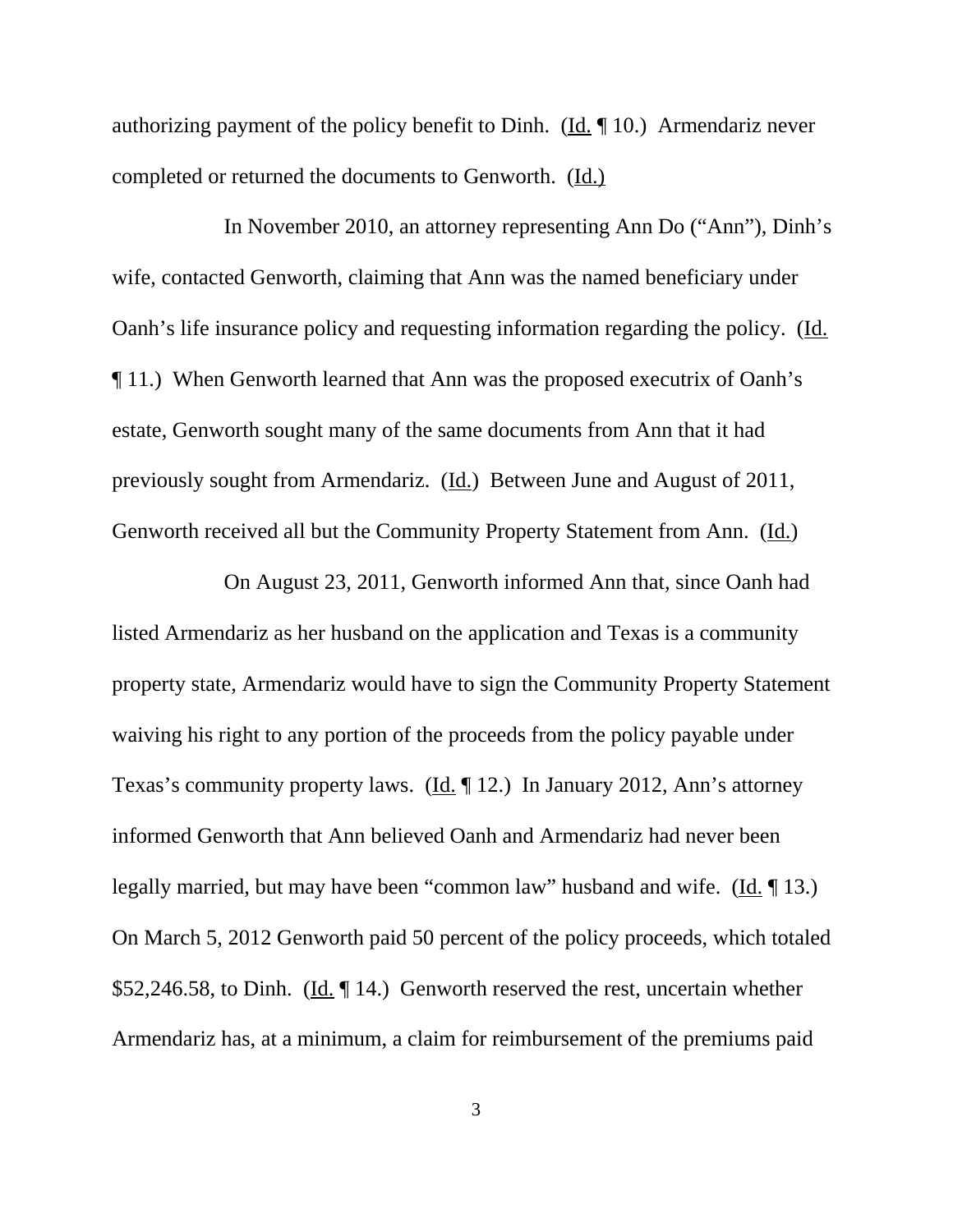for the policy, and fearing that if it paid 100 percent of the policy proceeds to Dinh it would incur multiple liability. (Id.)

### II. Procedural History

On April 12, 2012, Genworth filed a Complaint in Interpleader with this Court pursuant to 28 U.S.C. §§ 1335 and 2201. (Compl.) The action was commenced to determine "whether Dinh Do, Ann Do, Armendariz, or third parties presently unknown are entitled to payment of all or part of the remaining Policy proceeds and to thereafter reward the Policy proceeds to the party or parties legally entitled to receive them." (Compl. ¶ 16.) On April 16, 2012, the Court ordered the remaining policy proceeds deposited into the Court's registry. (Doc. # 6.)

On May 31, 2012, Dinh and Ann each filed an Answer to Genworth's Complaint. (Docs. ## 10, 11.) They asserted that, according to Oanh's will, Armendariz and Oanh had children together but were never married. (Doc. # 10 ¶ 12.) They also claimed that at the time of Oanh's death, Armendariz was living in Arizona with another woman. (Id.  $\P$  18.) The Answers asked that, in light of the fact that Armendariz was never married to Oanh, 100 percent of the policy proceeds be paid to Dinh. (Id.  $\P$  14.)

On August 15, 2012, Armendariz filed a Motion for Extension of Time. (Doc. # 23.) Armendariz claimed that the papers had been sent to an old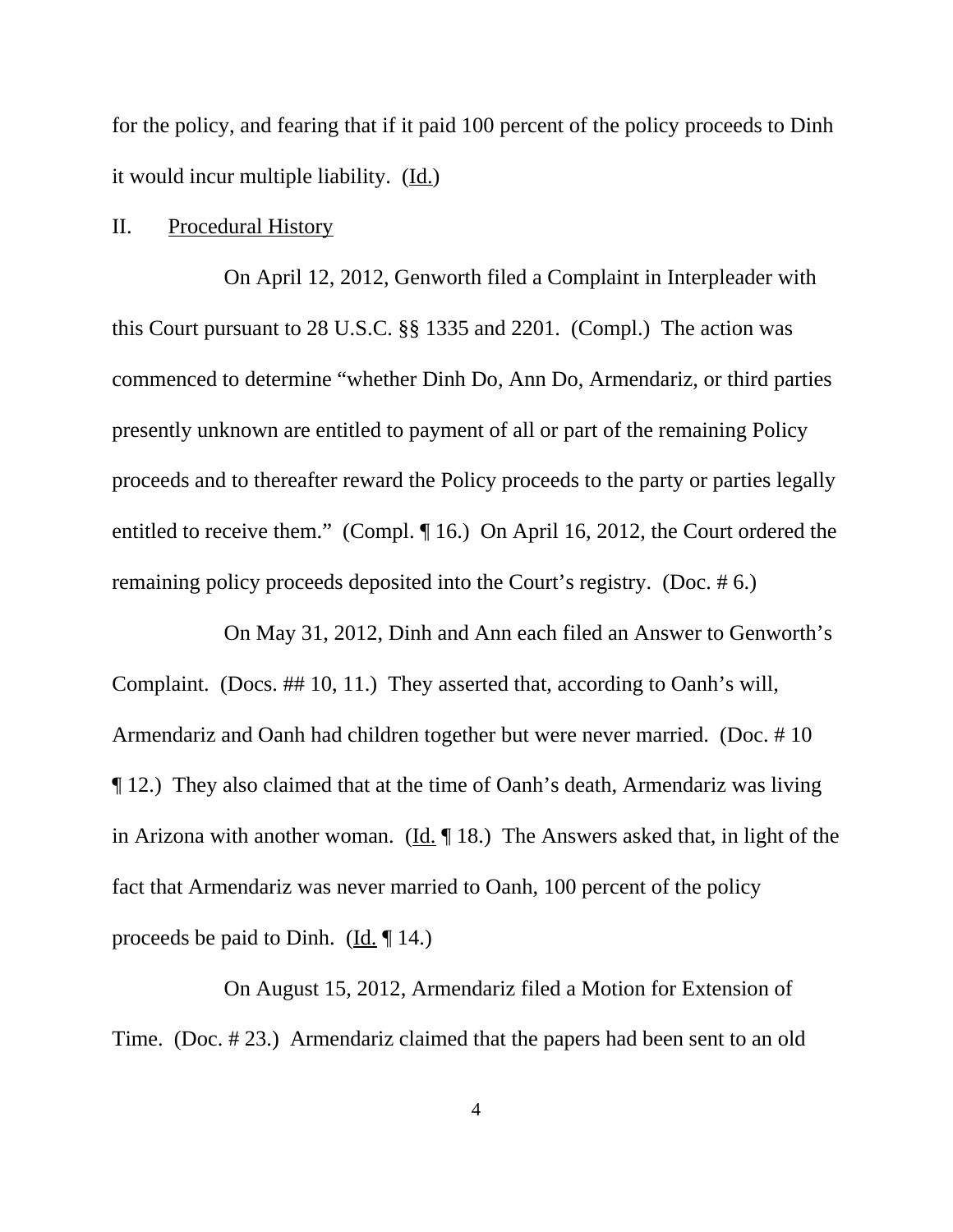address, and as a result he had never been notified of the lawsuit. (Id.) The Court granted the extension, and on September 10, 2012, Armendariz filed an Answer in which he asserted that he was Oanh's husband at the time of her death, asked for a declaration that they were married, and asked to be granted all policy proceeds to which he is entitled. (Doc. # 24.)

On January 2, 2013, Armendariz's attorney filed a document entitled Settlement Agreement, which stated that the parties had agreed to the following distribution of the policy proceeds: Armendariz and Dinh would each receive 50 percent of the policy proceeds, with expenses incurred in these proceedings and the cost of the funeral to be divided equally between them, and each would purchase a Certificate of Deposit for the children in the amount of \$10,000. (Doc. # 27.) On January 4, 2013, Dinh's attorney filed an Advisory to notify the Court that Dinh had not agreed to the Settlement Agreement. (Doc. # 29.) Specifically, the Advisory stated that Dinh and Armendariz had not agreed that each would place \$10,000 in trust for the children. (Id.)

On January 15, 2013, Armendariz filed a motion seeking a declaratory judgment that a common-law marriage existed between Armendariz and Oanh. (Doc. # 33.) Neither Ann nor Dinh filed a response. The Court granted Armendariz's motion on March 7, 2013, concluding that an informal or common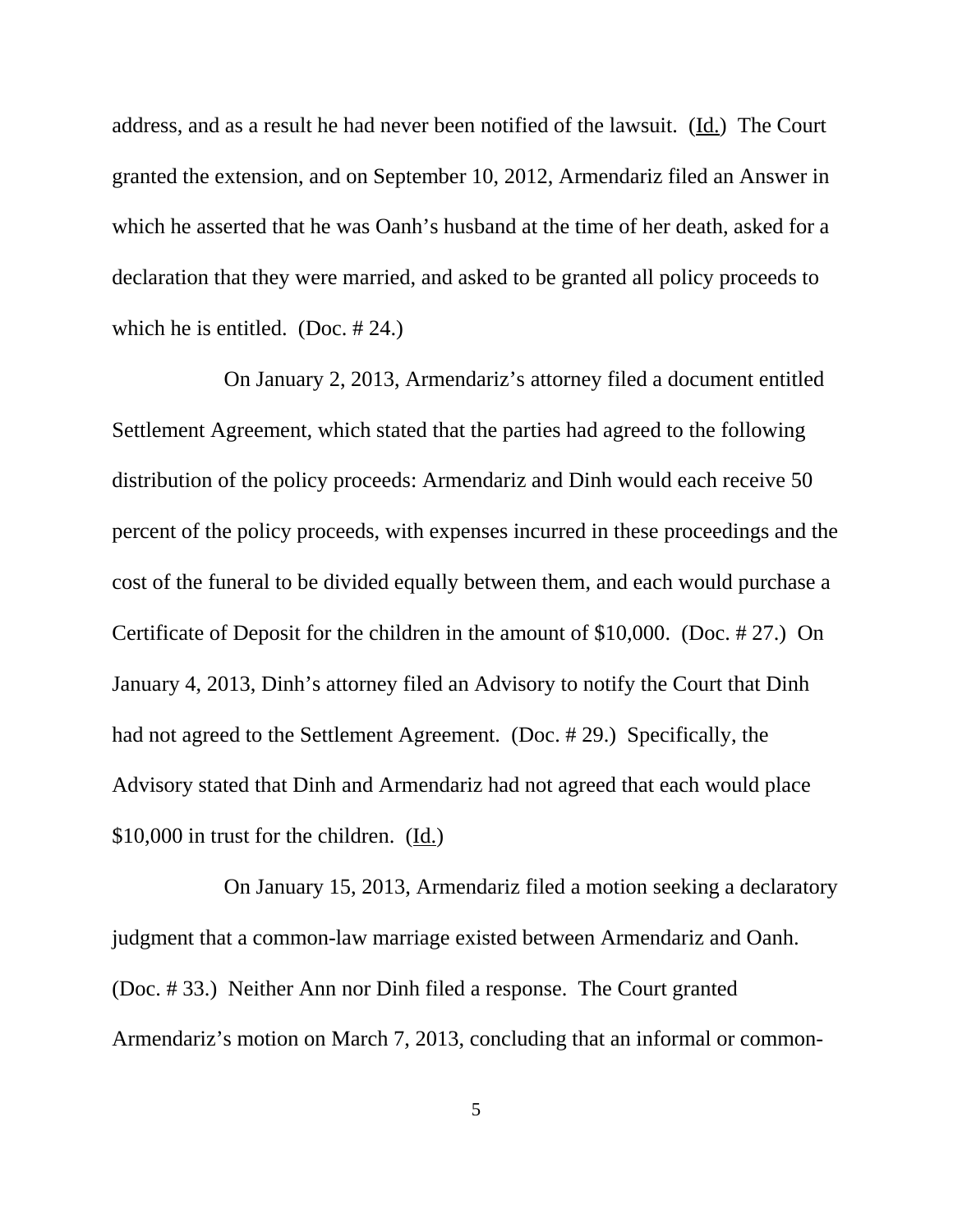law marriage existed between Armendariz and Oanh. (Doc. # 36.)

On February 13, 2013, the parties filed a Stipulation for Order Granting Interpleader and Dismissal with Prejudice of Plaintiff. (Doc. # 34.) The Stipulation asked that the Court grant Genworth's claim for interpleader and dismiss Genworth with prejudice. (Id.) On February 22, 2013, the Court entered an Order Granting Interpleader and Dismissing Plaintiff with Prejudice. (Doc. # 35.)

 On April 2, 2013, Armendariz filed the Motion for Summary Judgment currently before the Court. (Mot.) On April 25, 2013, Dinh filed a Response in opposition. ("Opp.," Doc. # 40.) On April 29, 2013, Armendariz filed a Reply in further support of his Motion. ("Reply," Doc. # 41.) On May 9, 2013, the Court heard Armendariz's Motion and concluded that it needed supplemental briefing. Accordingly, Armendariz filed a Memorandum in Support of the Motion for Summary Judgment on May 16, 2013 (doc. # 50), to which Dinh responded on May 30, 2013 (doc. # 51).

#### LEGAL STANDARD

# I. Summary Judgment

Summary judgment is granted under Federal Rule of Civil Procedure 56 when "the movant shows that there is no genuine dispute as to any material fact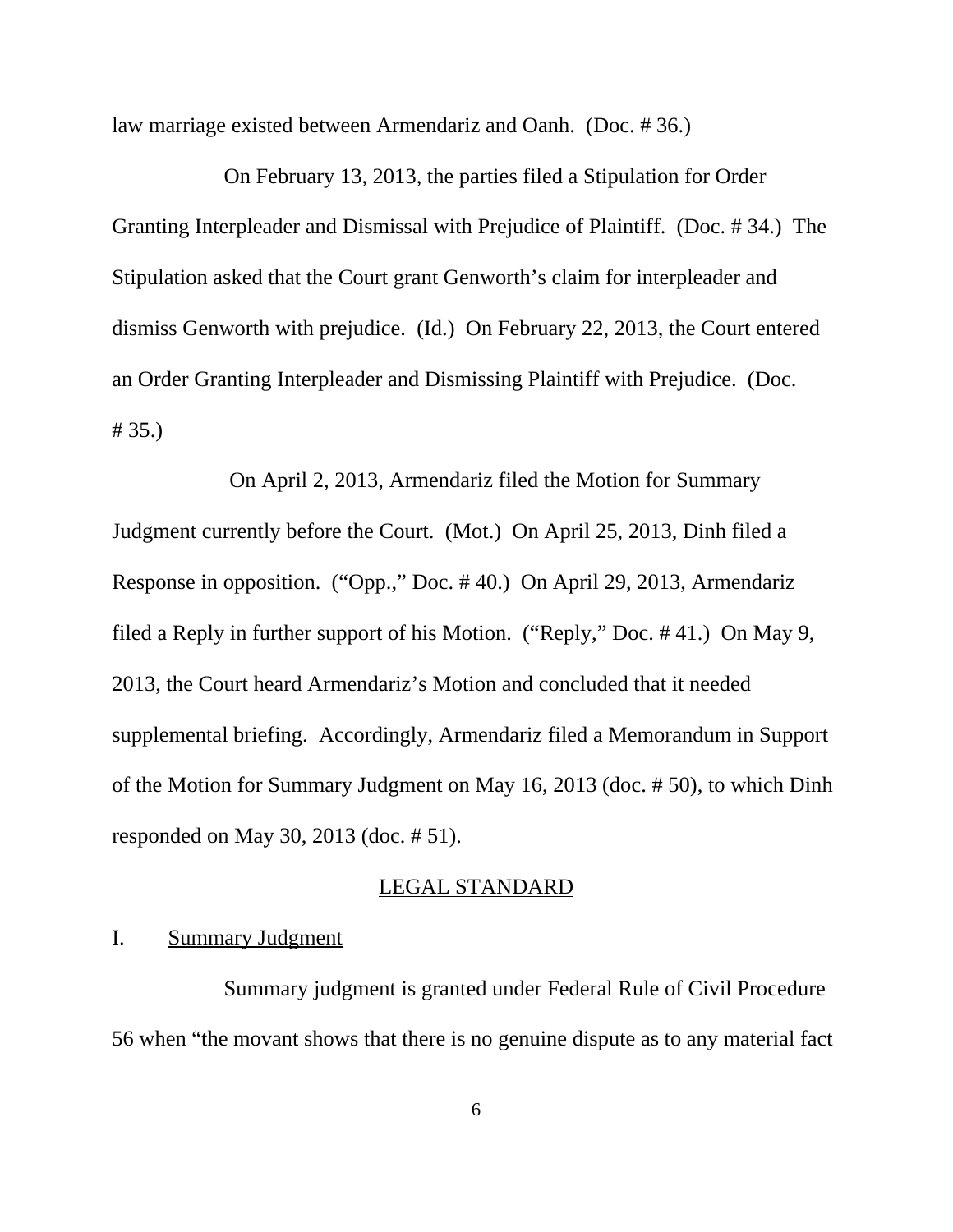and the movant is entitled to judgment as a matter of law." Fed. R. Civ. P. 56(a); see also Cannata v. Catholic Diocese of Austin, 700 F.3d 169, 172 (5th Cir. 2012). The main purpose of summary judgment is to dispose of factually unsupported claims and defenses. Celotex Corp. v. Catrett, 477 U.S. 317, 323–24 (1986).

The moving party bears the initial burden of demonstrating the absence of any genuine issue of material fact. Id. at 323. If the moving party meets this burden, the non-moving party must come forward with specific facts that establish the existence of a genuine issue for trial. ACE Am. Ins. Co. v. Freeport Welding & Fabricating, Inc., 699 F.3d 832, 839 (5th Cir. 2012). In deciding whether a fact issue has been created, "the court must draw all reasonable inferences in favor of the nonmoving party, and it may not make credibility determinations or weigh the evidence." Reeves v. Sanderson Plumbing Prods., Inc., 530 U.S. 133, 150 (2000). However, "[u]nsubstantiated assertions, improbable inferences, and unsupported speculation are not sufficient to defeat a motion for summary judgment." Brown v. City of Hous., 337 F.3d 539, 541 (5th Cir. 2003).

 "Where the record taken as a whole could not lead a rational trier of fact to find for the non-moving party, there is no 'genuine issue for trial.'"

7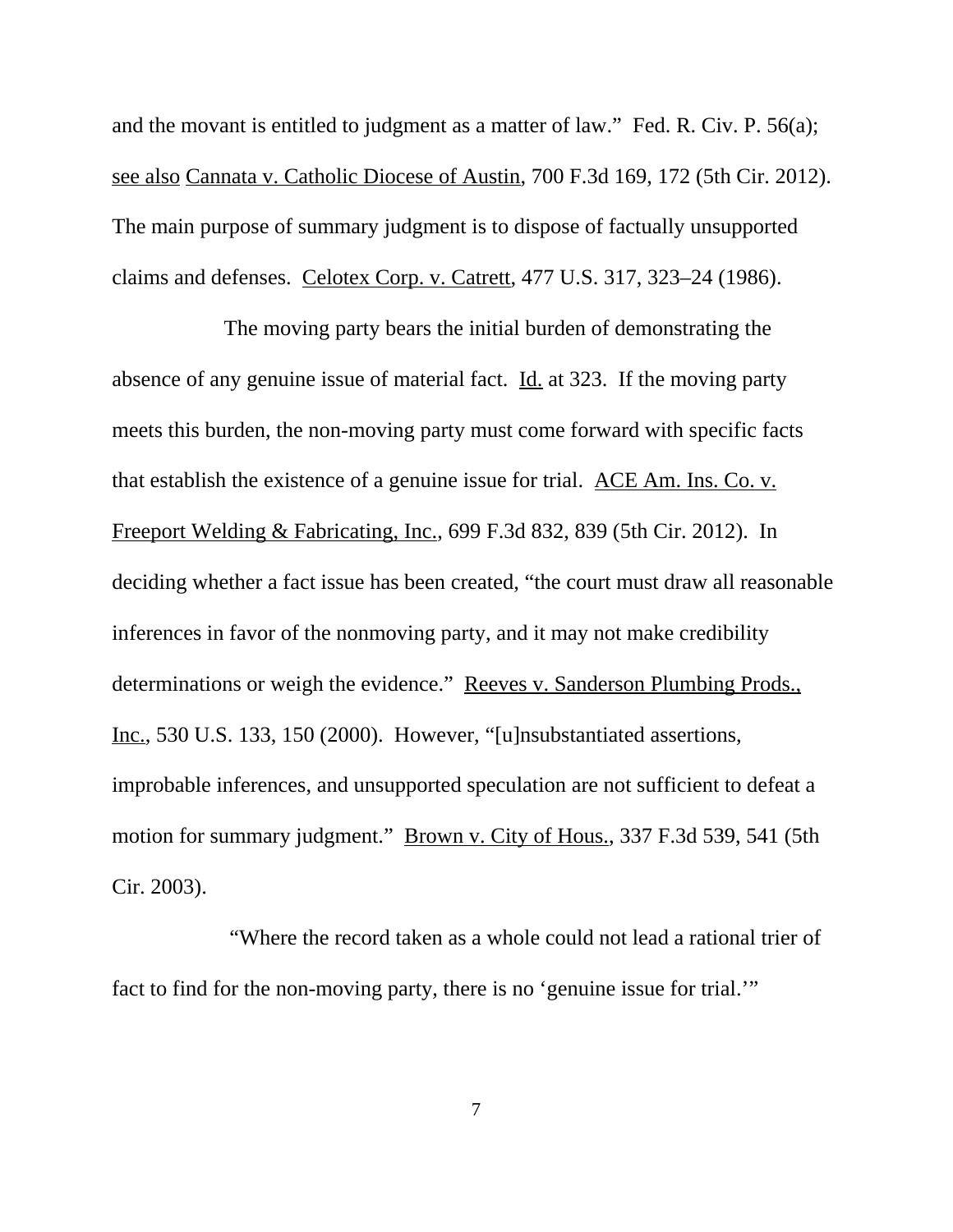Matsuhita Elec. Indus. Co., Ltd. v. Zenith Radio Corp., 475 U.S. 574, 587 (1986) (quoting First Nat'l Bank of Ariz. v. Cities Serv. Co., 391 U.S. 253, 289 (1968)).

#### DISCUSSION

Armendariz's Motion states that the Court's "finding of a marriage [in its March 7, 2013 Order] essentially resolves this case and the proceeds filed with the Court should be awarded to the surviving spouse, Mr. Armendariz. . . ." (Mot. at 1.) In other words, Armendariz asserts that the remaining 50 percent of the insurance policy proceeds that are currently deposited in the Court's registry belong to him as Oanh's common law husband.

Under Texas law, if an insurance policy is community property at the time of the insured spouse's death, the surviving spouse is entitled to half the proceeds as his share of the community estate. Amason v. Franklin Life Ins. Co., 428 F.2d 1144, 1146–47 (5th Cir. 1970) ("Since the policy was community property, each spouse owned an undivided one-half interest in the policy. . . ."). If an insurance policy is the separate property of the insured spouse, the surviving spouse is only entitled to reimbursement for policy premiums paid out of community funds. Pritchard v. Snow, 530 S.W.2d 889, 893 (Tex. App. 1975). The Texas Family Code defines "separate property" as "the property owned or claimed by the spouse before marriage" and "the property acquired by the spouse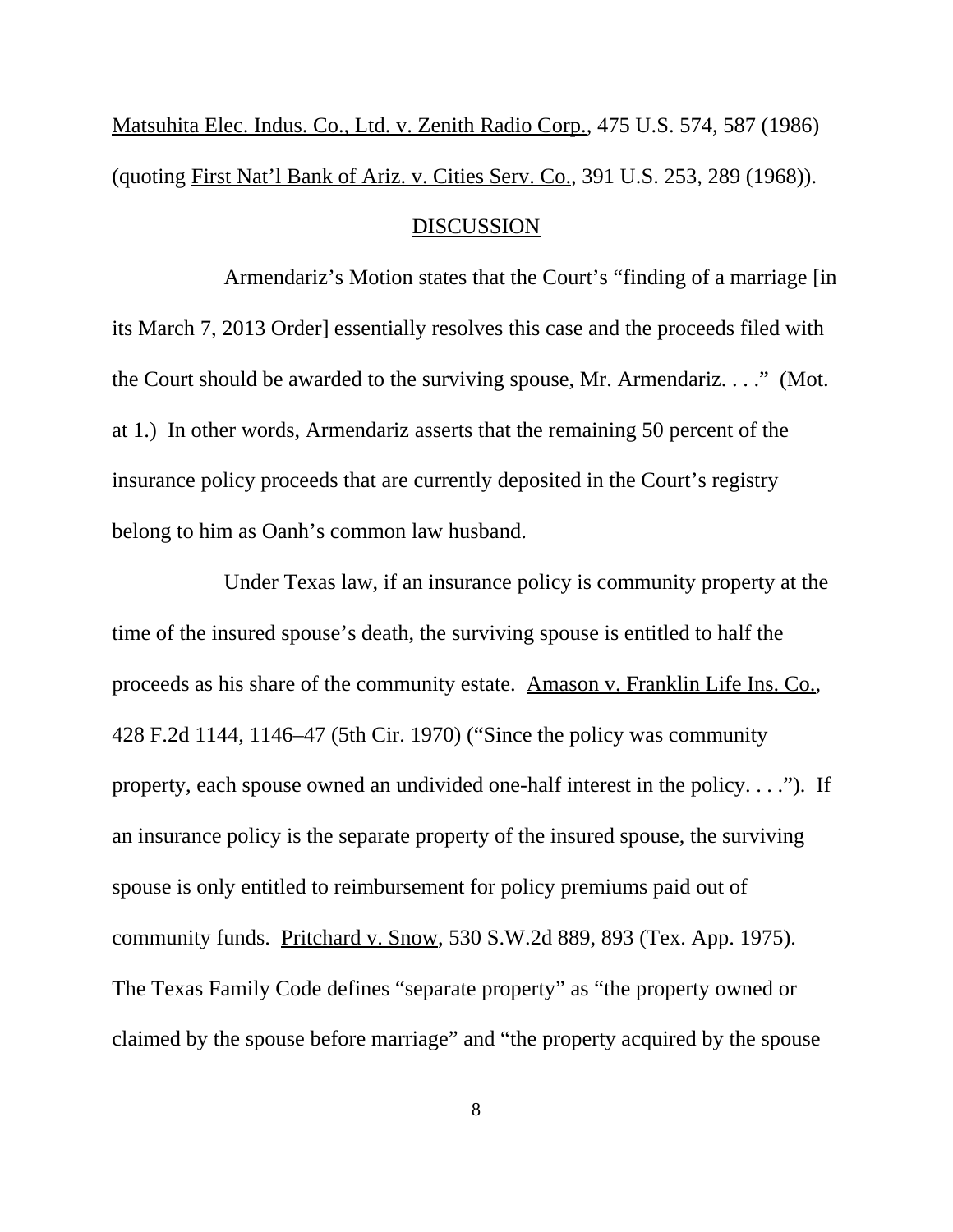during marriage by gift, devise, or descent. . . ." Tex. Fam. Code § 3.001. Community property consists of all other property acquired by either spouse during marriage. Tex. Fam. Code § 3.002. Property possessed by either spouse during a marriage is presumed to be community property, and a party seeking to prove that property possessed during marriage is separate property must do so by clear and convincing evidence. Tex. Fam. Code § 3.003.

Thus, as long as the policy in this case was purchased during Armendariz's marriage to Oanh and paid for with community funds, its proceeds constitute community property. See Estate of Cervin v. C.I.R., 111 F.3d 1252, 1256 (5th Cir. 1997) ("If 'life insurance is purchased during a marriage and paid for with community funds, the 'policy rights' or incidents of ownership and the 'proceeds rights' or the rights to receive the proceeds in the future constitute community property.") (quoting Estate of Cavenaugh v. Comm'r of Internal Revenue, 51 F.3d 597, 602 (5th Cir. 1995)). There is no genuine dispute that the policy was purchased while Armendariz and Oanh were married. In his response to Armendariz's Motion, Dinh claims that Armendariz and Oanh "separated prior to [Oanh] making the initial monthly payment for [the] life insurance policy." (Opp. at 2.) However, Dinh does not submit any evidence in support of this statement, and affidavits submitted by neighbors of Armendariz and Oanh, as well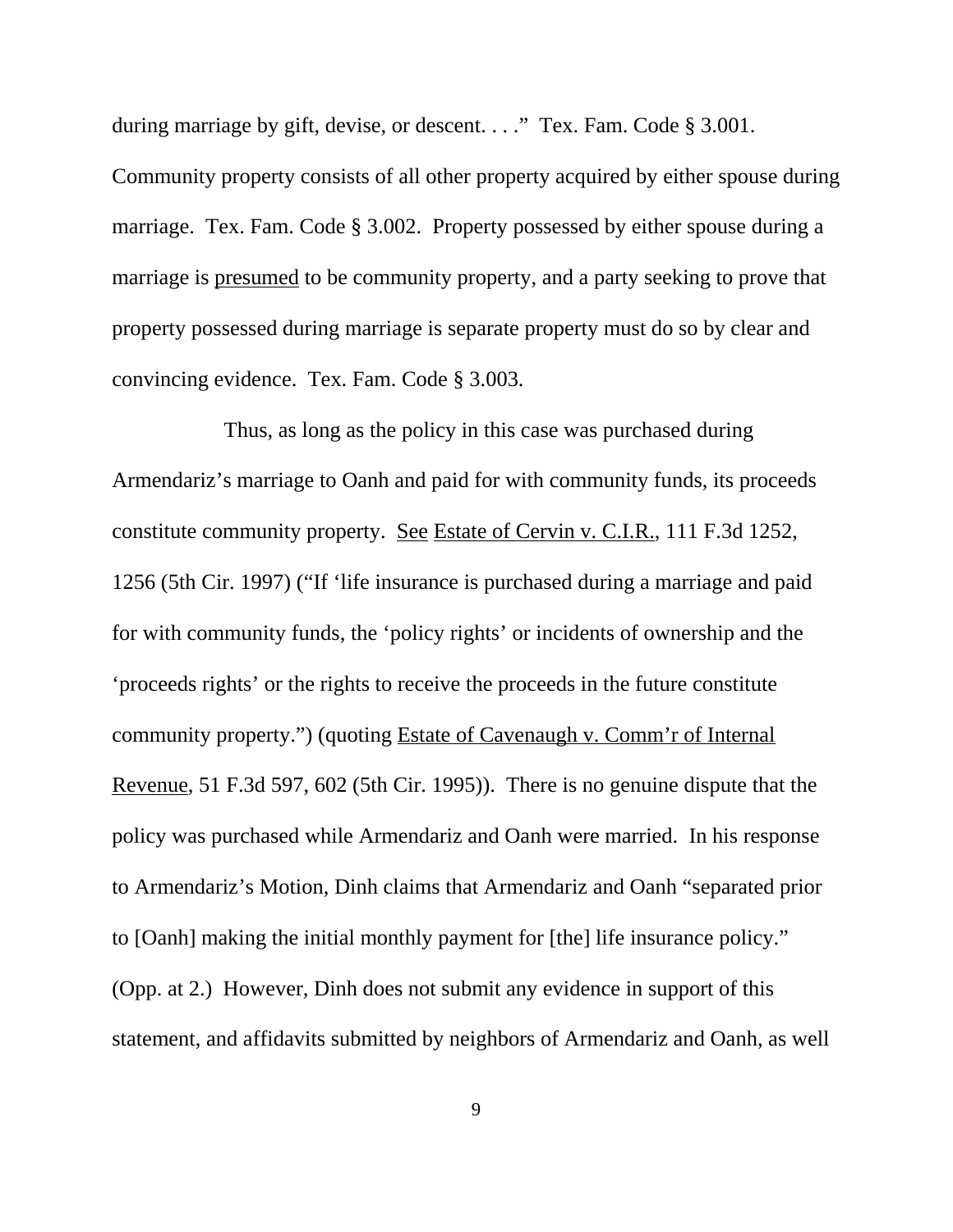as Oanh's obituary, demonstrate that they were married and living together when Oanh died. (Doc. # 25 Exs. 4, 7 at 1–4.)

As for whether the policy was paid for with community funds, there does not appear to be any dispute that the policy premiums were deducted from a community property bank account. (Compl.  $\P$  7; Doc. #51 at 2  $\P$  2.) In Ann and Dinh's response to Armendariz's Memorandum in Support of the Motion for Summary Judgment, Ann claims that she "made two deposits into the community property account of Oanh Do and Armendariz on two (2) separate occasions to pay the life insurance policy premiums so that the policy would not be cancelled." (Doc.  $\# 51$  at  $2 \nparallel 2$ .) Ann asserts that the deposits were intended to be a gift to Oanh, and as a result, were not community funds. (Id. at 2 ¶ 3.) However, Ann does not provide any evidence to support these claims—not even a sworn statement; her assertions are simply presented as argument in the body of the response—and thus fails to rebut the presumption that property possessed during the marriage (here, Armendariz and Oanh's bank account) is community property. Tex. Fam. Code § 3.003(a).

The Court concludes that there is no genuine issue of material fact as to whether the insurance policy at issue in this case was community property at the